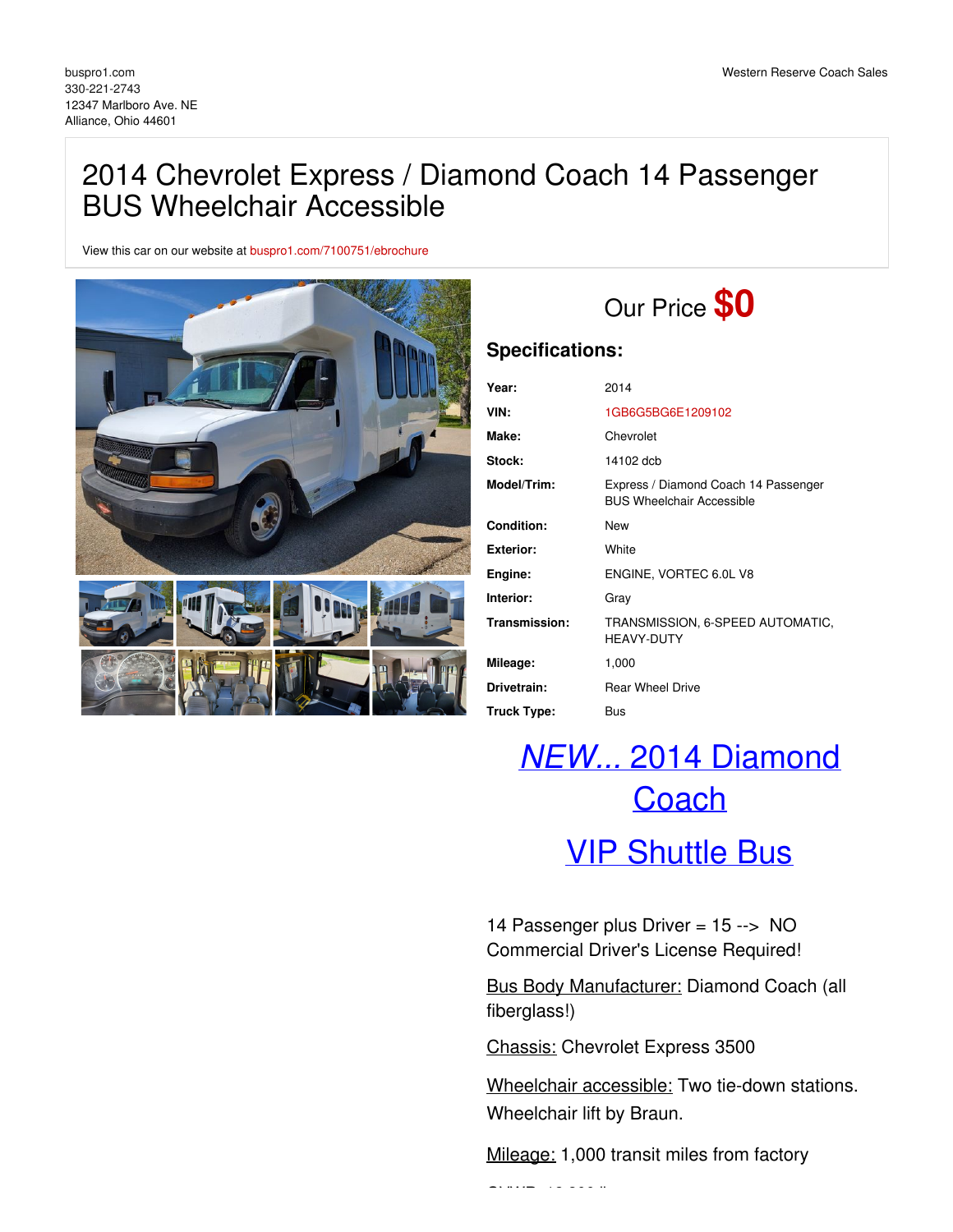GVWR: 12,300 lbs.

ENGINE: 6.0 Liter V-8, gasoline engine

Transmission: Automatic transmission

Brakes: Hydraulic Brakes

Electrical: High output amp alternator. High-idle system. Dual batteries.

Air Conditioning: Single compressor system for front and rear!

Heat: Rear heater positioned at rear wall

Overall Body and Chassis Dimensions: OAL- 22.5'; Height - under 10'; Width - 96" - at dual wheels

Seats: Mid-high back seats in Level 1 upholstery gray vinyl.

### OPTIONS Available from Western Reserve Coach Sales:

A. Additional paint, graphics, lettering, etc. available at cost. Call or email for more inquiries and quotes.

B. Other seats available for swap. Call to discuss options and costs.

Warranty Info: Bus BODY will be sold 'AS NEW'; full factory warranty. Chassis has NO warranty in place.

DEALER INFO: Bus offered for sale by WESTERN RESERVE COACH SALES and BUSPRO1.COM of Alliance, Ohio. Western Reserve is a dealer of New and Used Buses, Commercial Vans, and Wheelchair Accessible Vehicles.

For any more information on this vehicle, please contact Mark @ 330-221-2743 or via email at mrya[n@buspro1.com](mailto:mryan@buspro1.com)

Additional information about BusPro1.com and Western Reserve Coach Sales: We offer many NEW and USED buses. If you're looking for a USED bus, you have found the best source for used buses. Certified buses in our inventory are inspected before delivery so that they will pass most state bus inspections. If you are looking for a CHURCH BUS, NURSING HOME BUS, BUS for a MUSIC BAND, WHEELCHAIR BUS, AMBULETTE VAN, an ADULT DAY CARE CENTER BUS, CHILD CARE CENTER BUS, TOUR BUS, CHARTER BUS, LIMOUSINE BUS, COLLEGE BUS, FAMILY BUS - you name it, we have it or we can get it for you! Many of our customers have us find the bus they need, we bring it in, inspect it, make repairs, and delivery it to them. We can do the same for you. Buy your next bus from Western Reserve Coach Sales and BusPro1.com and you will not be disappointed! Other buses we have furnished: showroom buses, tour buses, charter buses, team buses, university and college buses, ambulette buses, medical transport buses, emergency personnel buses, child care buses, family buses, and more.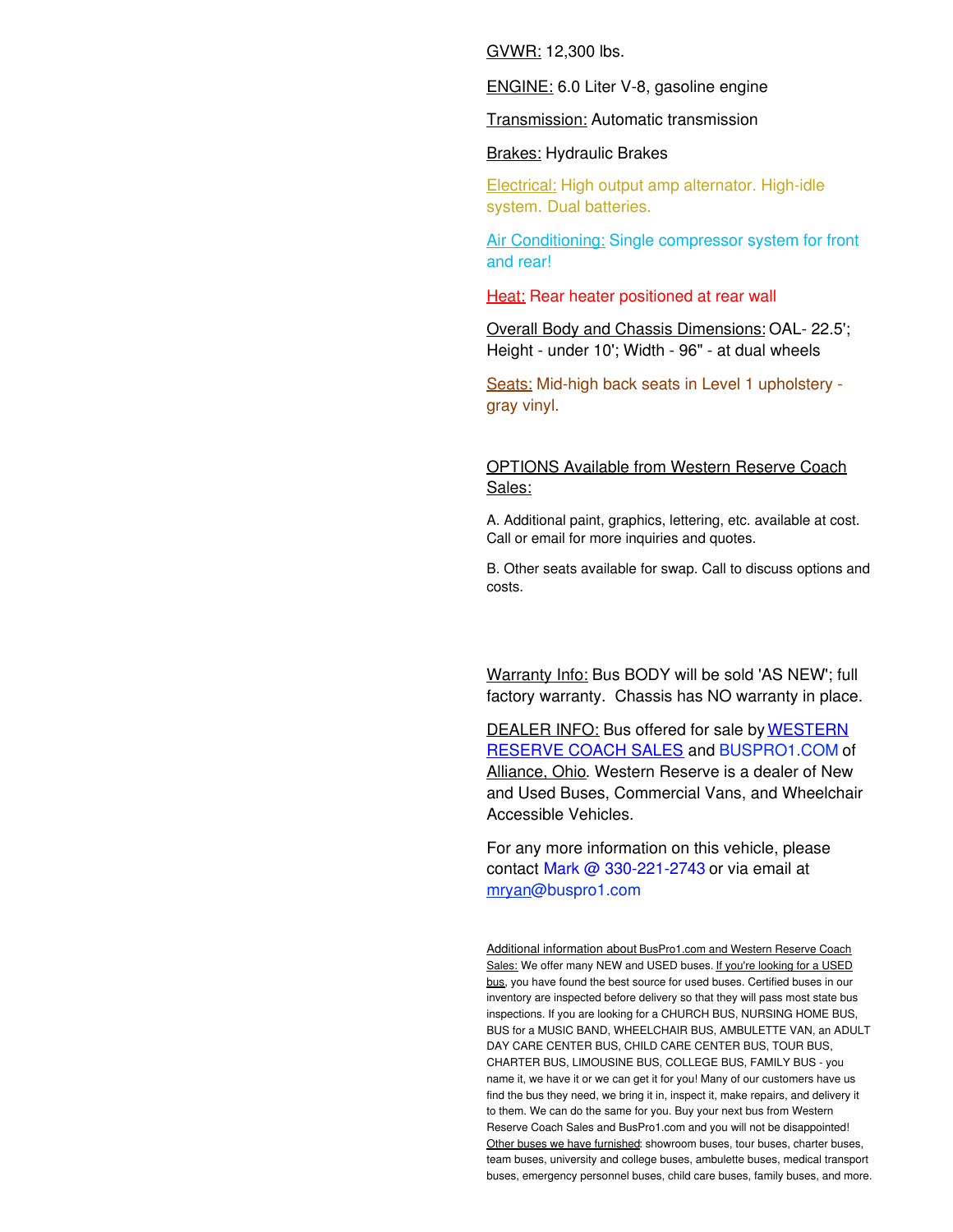You name it, we probably have done it!

Areas served: BusPro1.com and Western Reserve Coach Sales are located in Alliance , Ohio - 60 miles southeast of Cleveland , Ohio ; 25 miles east of Akron , Ohio ; 20 miles east of Canton, Ohio; and 30 miles east of Youngstown, Ohio. We are also conveniently located within a comfortable driving distance to Pittsburgh , Pennsylvania - 100 miles; Columbus , Ohio - 150 miles; Toledo , Ohio - 120 miles; Cincinnati , Ohio - 250 miles; and Detroit , Michigan - 200 miles. We have customers from all over the country including California , New York , West Virginia , Kentucky , New Jersey , Virgina , Utah , North Carolina , South Carolina , Florida , Georgia , Tennessee , Iowa , Illinois , Indiana , Alabama , New Mexico , Missouri , New Hampshire , Vermont , Rhode Island , Massachusetts , Connecticut , Delaware , Maryland , Wisconsin , and Minnesota . We have also sold buses to customers in Canada - Ontario , Nova Scotia , New Brunswick , Saskatchewan , British Columbia , and Quebec . Some of our buses have made it to Mexico and Central America , as well as Europe and the Middle East .

## THANK YOU!

2014 Chevrolet Express / Diamond Coach 14 Passenger BUS Wheelchair Accessible Western Reserve Coach Sales - 330-221-2743 - View this car on our website a[tbuspro1.com/7100751/ebrochure](https://buspro1.com/vehicle/7100751/2014-chevrolet-express-diamond-coach-14-passenger-bus-wheelchair-accessible-alliance-ohio-44601/7100751/ebrochure)

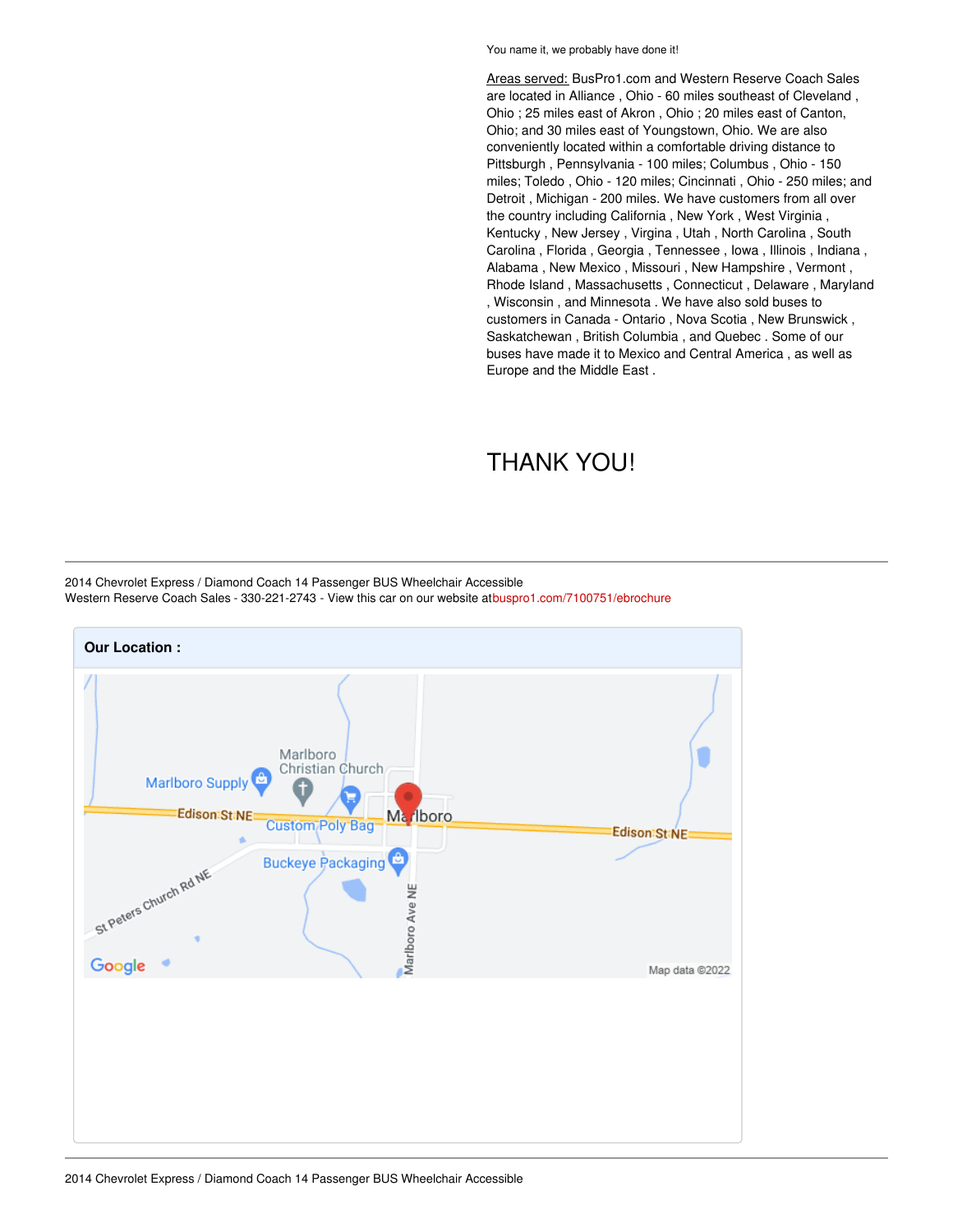### **Installed Options**

### **Interior**

- Air conditioning, single-zone manual- Assist handle, front passenger
- Cup holders, 3 on the engine console cover Defogger, side windows
- Driver Information Center includes fuel range, average speed, oil life, fuel used, ice warning, engine hours, average fuel economy, tachometer and maintenance reminders. (When (KO7) Dedicated Liquefied Petroleum Gas (LPG) system is ordered, includes average speed, oil life, tire pressure monitoring, ice warning, engine hours, tachometer and maintenance reminders.)
- Floor covering, Black rubberized-vinyl front- Headliner, cloth, over driver and passenger
- Heater and defogger with front and side window defoggers
- Instrumentation, analog with speedometer, odometer with trip odometer, fuel level, voltmeter, engine temperature and oil pressure
- Lighting, interior with dome light and door handle-activated switches Oil life monitor
- Power outlets 2 auxiliary on engine console cover with covers, 12-volt
- Seating arrangement, driver and front passenger highback bucket includes head restraints and vinyl or cloth trim
- Seats, front bucket with vinyl trim and outboard head restraints includes inboard armrests (Requires (\*\*W) trim. Not available with SEO (ZP0) delete driver and passenger seats.)
- Theft-deterrent system, vehicle, PASS-Key III
- Visors, driver and front passenger, cloth, padded
- Warning tones, headlamp on and key-in-ignition

#### **Exterior**

- Bumper, front painted Black with step-pad (Deleted when (ZR7) Appearance Package or (YF1) RV Package is ordered.)
- Flasher, heavy duty light emitting diode (LED), formerly known as SEO (8H9)
- Grille, Black composite with single rectangular halogen headlamps (Not available with (ZR7) Chrome Appearance Package.)
- License plate kit, front
- Mirrors, outside delete (Not available with (5Q7) Upfitter option Blank Sail Panel Delete when ordered with (YF2) Ambulance Package.)
- Tires, front LT225/75R16E all-season, blackwall (Requires (R05) dual rear wheel configuration.) Jack and spare tire equipment bracket are not included.
- Tires, rear LT225/75R16E all-season, blackwall (Requires (R05) dual rear wheel configuration. Jack and spare tire equipment bracket are not included.)
- Wheel configuration, rear, dual
- Wheels, 6 16" x 6.5" (40.6 cm x 16.5 cm) 8-lug painted steel, heavy duty (Only available with (R05) dual rear wheel configuration)
- Wipers, front intermittent wet-arm with pulse washers

#### **Safety**

- Air conditioning, single-zone manual- Assist handle, front passenger
- Cup holders, 3 on the engine console cover Defogger, side windows
- Driver Information Center includes fuel range, average speed, oil life, fuel used, ice warning, engine hours, average fuel economy, tachometer and maintenance reminders. (When (KO7) Dedicated Liquefied Petroleum Gas (LPG) system is ordered, includes average speed, oil life, tire pressure monitoring, ice warning, engine hours, tachometer and maintenance reminders.)
- Floor covering, Black rubberized-vinyl front- Headliner, cloth, over driver and passenger
- Heater and defogger with front and side window defoggers
- Instrumentation, analog with speedometer, odometer with trip odometer, fuel level, voltmeter, engine temperature and oil pressure
- Lighting, interior with dome light and door handle-activated switches Oil life monitor
- Power outlets 2 auxiliary on engine console cover with covers, 12-volt
- Seating arrangement, driver and front passenger highback bucket includes head restraints and vinyl or cloth trim
- Seats, front bucket with vinyl trim and outboard head restraints includes inboard armrests (Requires (\*\*W) trim. Not available with SEO (ZP0) delete driver and passenger seats.)
- Theft-deterrent system, vehicle, PASS-Key III
- Visors, driver and front passenger, cloth, padded
- Warning tones, headlamp on and key-in-ignition

#### **Mechanical**

- Alternator, 145 amps
- Battery, 600 cold-cranking amps maintenance-free with rundown protection and retained accessory power
- Body, standard- Brakes, 4-wheel antilock, 4-wheel disc
- Engine, Vortec 6.0L V8 (342 hp [255.0 kW] @ 5400 rpm, 373 lb-ft of torque [503.6 N-m] @ 4400 rpm) (Standard on the CG33803 and CG33903 models. Includes external oil cooler.